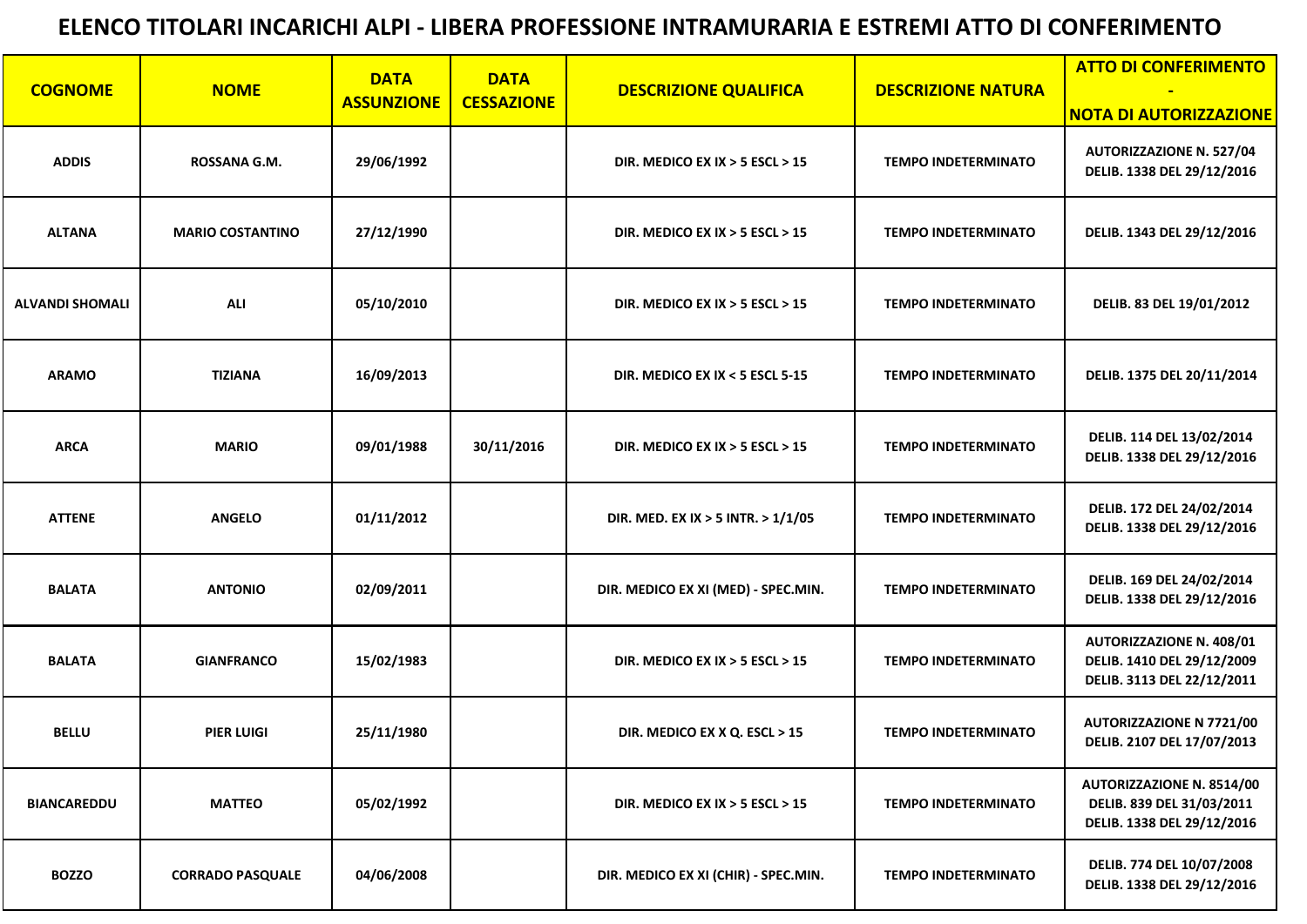|                       |                        | <b>DATA</b>       | <b>DATA</b>       |                                      |                            | <b>ATTO DI CONFERIMENTO</b>                                                                  |
|-----------------------|------------------------|-------------------|-------------------|--------------------------------------|----------------------------|----------------------------------------------------------------------------------------------|
| <b>COGNOME</b>        | <b>NOME</b>            | <b>ASSUNZIONE</b> | <b>CESSAZIONE</b> | <b>DESCRIZIONE QUALIFICA</b>         | <b>DESCRIZIONE NATURA</b>  | <b>NOTA DI AUTORIZZAZIONE</b>                                                                |
| <b>BRUNO BERTETTO</b> | <b>IVANO</b>           | 30/12/2008        |                   | DIR. MEDICO EX IX < 5 ESCL < 5       | <b>TEMPO INDETERMINATO</b> | DELIB. 805 DEL 13/08/2009<br>DELIB. 1338 DEL 29/12/2016                                      |
| <b>BUDRONI</b>        | <b>LUISA</b>           | 16/10/2001        |                   | DIR. MEDICO EX IX $>$ 5 ESCL $>$ 15  | <b>TEMPO INDETERMINATO</b> | DELIB. 597 DEL 20/05/2004<br>DET. 324 DEL 12/11/2006                                         |
| <b>BULCIOLU</b>       | <b>PASQUALE</b>        | 09/12/1993        |                   | DIR. MEDICO EX IX $>$ 5 ESCL $>$ 15  | <b>TEMPO INDETERMINATO</b> | <b>AUTORIZZAZIONE N. 481/02</b><br>DELIB. 1338 DEL 29/12/2016                                |
| <b>CANETTO</b>        | <b>GIUSEPPE</b>        | 01/09/2000        |                   | DIR. MEDICO EX IX $>$ 5 ESCL 5-15    | <b>TEMPO INDETERMINATO</b> | DELIB. 1375 DEL 20/11/2014                                                                   |
| <b>CAPITTA</b>        | <b>DANIELA</b>         | 17/07/2009        | 30/09/2014        | DIR.MED EX IX < 5 ESCL < 5           | <b>TEMPO DETERMINATO</b>   | DELIB. 265 DEL 12/03/2014<br>DELIB. 1338 DEL 29/12/2016                                      |
| <b>CAPITTA</b>        | <b>DANIELA</b>         | 01/10/2014        | 15/08/2015        | DIR. MEDICO EX IX < 5 ESCL 5-15      | <b>TEMPO DETERMINATO</b>   | DELIB. 265 DEL 12/03/2014<br>DELIB. 1338 DEL 29/12/2016                                      |
| <b>CAPITTA</b>        | <b>DANIELA</b>         | 16/08/2015        |                   | DIR. MEDICO EX IX < 5 ESCL 5-15      | <b>TEMPO INDETERMINATO</b> | DELIB. 265 DEL 12/03/2014<br>DELIB. 1338 DEL 29/12/2016                                      |
| <b>CARA</b>           | <b>AMINA</b>           | 21/06/1993        |                   | DIR. MEDICO EX IX $>$ 5 ESCL $>$ 15  | <b>TEMPO INDETERMINATO</b> | DELIB. 1369 DEL 09/12/2008<br>DELIB. 453 DEL 14/02/2013<br>DELIB. 1338 DEL 29/12/2016        |
| <b>CARAI</b>          | <b>SALVATORE</b>       | 09/12/1993        |                   | DIR. MEDICO EX XI (TERR) - SPEC.MIN. | <b>TEMPO INDETERMINATO</b> | <b>AUTORIZZAZIONE N. 1262/05</b><br>DELIB. 3526 DEL 17/12/2012<br>DELIB. 1338 DEL 29/12/2016 |
| <b>CAREDDU</b>        | <b>MARIO FRANCESCO</b> | 01/10/2010        | 30/09/2016        | DIR. MEDICO EX IX > 5 NO ESCL (CHIR) | <b>TEMPO INDETERMINATO</b> | DELIB. 2560 DEL 03/11/2010                                                                   |
| <b>CARTA</b>          | <b>ILARIO</b>          | 02/01/2017        |                   | DIR. MEDICO EX IX < 5 ESCL < 5       | <b>TEMPO INDETERMINATO</b> | DELIB. 1344 DEL 29/12/2016                                                                   |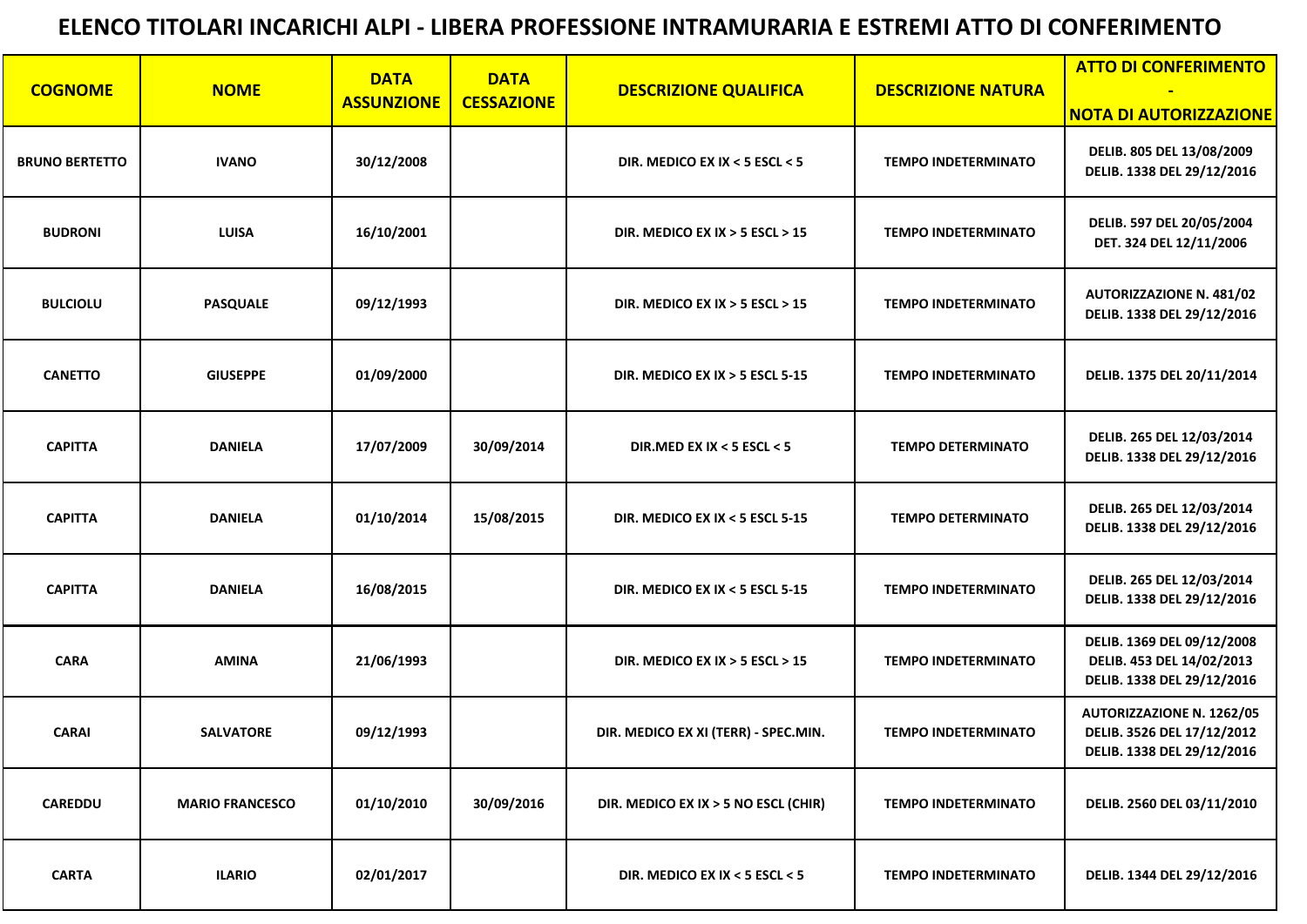| <b>COGNOME</b>      | <b>NOME</b>            | <b>DATA</b><br><b>ASSUNZIONE</b> | <b>DATA</b><br><b>CESSAZIONE</b> | <b>DESCRIZIONE QUALIFICA</b>        | <b>DESCRIZIONE NATURA</b>  | <b>ATTO DI CONFERIMENTO</b><br><b>NOTA DI AUTORIZZAZIONE</b>                             |
|---------------------|------------------------|----------------------------------|----------------------------------|-------------------------------------|----------------------------|------------------------------------------------------------------------------------------|
| <b>CAU</b>          | <b>TEA BASTIANETTA</b> | 01/08/2005                       |                                  | DIR. MEDICO EX IX $>$ 5 ESCL $>$ 15 | <b>TEMPO INDETERMINATO</b> | DELIB. 970 DEL 27/09/2005                                                                |
| <b>CHIAPPE</b>      | <b>PIERPAOLO</b>       | 15/01/2010                       | 14/09/2011                       | DIR. MEDICO EX IX < 5 ESCL 5-15     | <b>TEMPO DETERMINATO</b>   | DELIB. 82 DEL 19/01/2012                                                                 |
| <b>CORREDDU</b>     | <b>PIERPAOLO</b>       | 01/08/2005                       | 30/06/2012                       | DIR. MEDICO EX IX < 5 ESCL 5-15     | <b>TEMPO INDETERMINATO</b> | DELIB. 752 DEL 31/03/2011                                                                |
| <b>COSSU</b>        | <b>GIAN PIERO</b>      | 28/01/1993                       |                                  | DIR. MEDICO EX IX $>$ 5 ESCL $>$ 15 | <b>TEMPO INDETERMINATO</b> | <b>DELIB. 10600 DEL 2000</b><br>DELIB. 3719 DEL 06/12/2012<br>DELIB. 1338 DEL 29/12/2016 |
| <b>COSSU</b>        | <b>GIOVANNI MARIA</b>  | 30/07/1990                       | 29/02/2016                       | DIR. MEDICO EX X N.Q. ESCL > 15     | <b>TEMPO INDETERMINATO</b> | DELIB. 693 DEL 26/03/2012                                                                |
| <b>COSSU</b>        | <b>MONICA</b>          | 22/10/2008                       |                                  | DIR. MED. EX IX > 5 INTR. > 1/1/05  | <b>TEMPO INDETERMINATO</b> | DELIB. 562 DEL 04/03/2013<br>DELIB. 2104 DEL 17/07/2013                                  |
| <b>CROSA</b>        | <b>DANIELE</b>         | 01/11/2012                       |                                  | DIR. MEDICO EX IX $>$ 5 ESCL 5-15   | <b>TEMPO INDETERMINATO</b> | DELIB. 171 DEL 24/02/2014<br>DELIB. 1338 DEL 29/12/2016                                  |
| <b>CUCCIARI</b>     | <b>PASQUALE</b>        | 01/11/2003                       |                                  | DIR. MEDICO EX IX $>$ 5 ESCL 5-15   | <b>TEMPO INDETERMINATO</b> | DELIB. 525 DEL 05/05/2004<br>DELIB. 1338 DEL 29/12/2016                                  |
| <b>D'ALESSANDRO</b> | NICOLO'                | 01/10/1977                       | 30/06/2016                       | DIR. MEDICO EX X N.Q. ESCL > 15     | <b>TEMPO INDETERMINATO</b> |                                                                                          |
| <b>DE GIOVANNI</b>  | <b>GUIDO MARIA</b>     | 14/01/1991                       |                                  | DIR. MEDICO EX X N.Q. ESCL > 15     | <b>TEMPO INDETERMINATO</b> | <b>AUTORIZZAZIONE N. 159/08</b><br>DELIB. 1338 DEL 29/12/2016                            |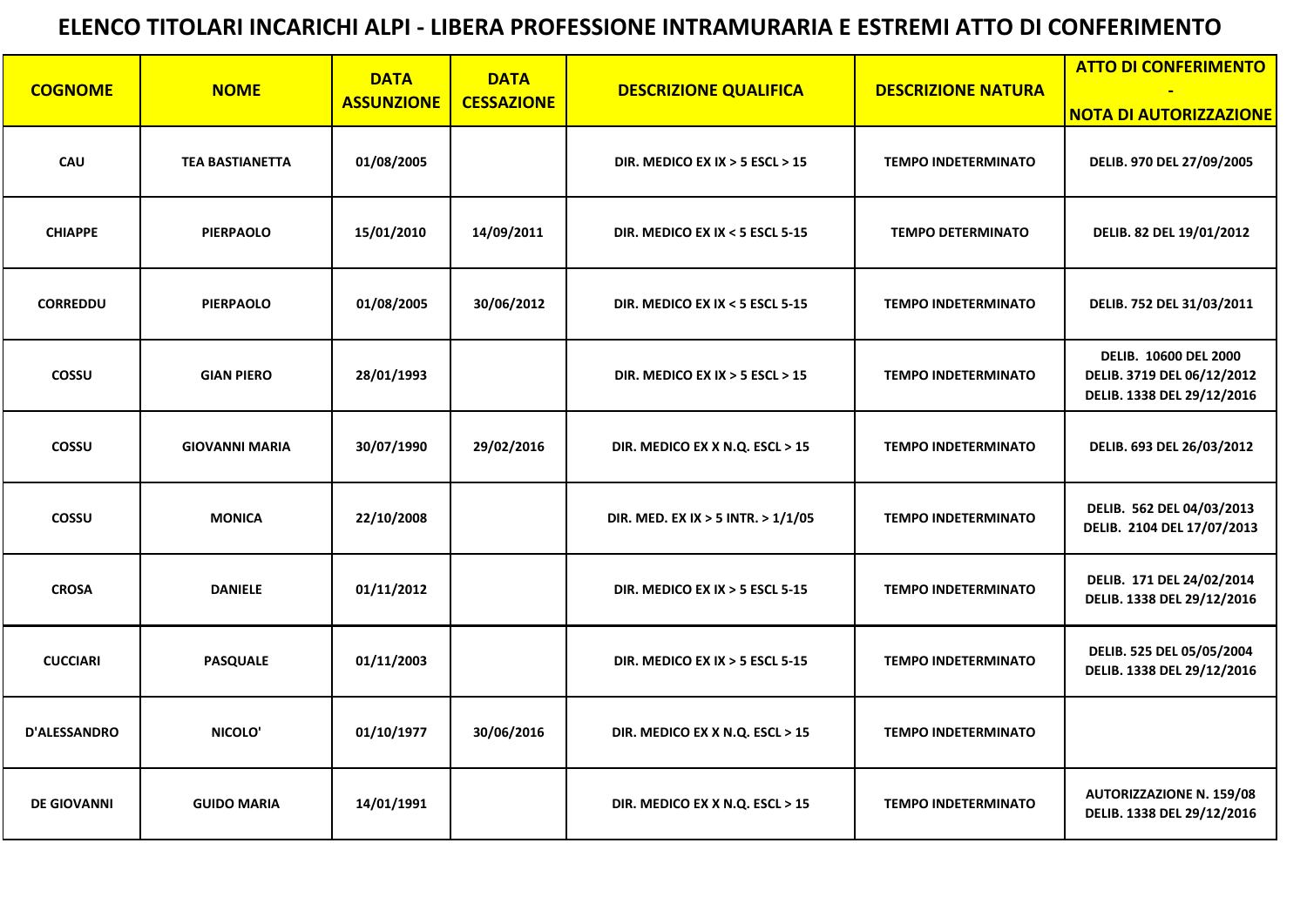|                 |                         | <b>DATA</b>       | <b>DATA</b>       |                                      | <b>ATTO DI CONFERIMENTO</b>          |                                                                |
|-----------------|-------------------------|-------------------|-------------------|--------------------------------------|--------------------------------------|----------------------------------------------------------------|
| <b>COGNOME</b>  | <b>NOME</b>             | <b>ASSUNZIONE</b> | <b>CESSAZIONE</b> | <b>DESCRIZIONE QUALIFICA</b>         | <b>DESCRIZIONE NATURA</b>            | <b>NOTA DI AUTORIZZAZIONE</b>                                  |
| <b>DESSI'</b>   | <b>SIMONE</b>           | 16/08/2013        |                   | DIR. MEDICO EX IX $>$ 5 ESCL 5-15    | <b>TEMPO INDETERMINATO</b>           | DET. 1075 DEL 16/11/2017                                       |
| <b>EHRHARDT</b> | <b>AMADEUS</b>          | 03/03/2009        |                   | DIR. MEDICO EX XI (TERR) - SPEC.MIN. | A RUOLO CON INCARICO<br>QUINQUENNALE | DELIB. 783 DEL 13/08/2009<br>DELIB. 1338 DEL 29/12/2016        |
| <b>EREMITA</b>  | <b>VINCENZO</b>         | 08/10/1981        | 31/01/2016        | DIR. MEDICO EX X N.Q. ESCL > 15      | <b>TEMPO INDETERMINATO</b>           | DELIB. 1301 DEL 10/10/2007<br>DELIB. 1363 DEL 23/06/2010       |
| <b>FADDA</b>    | <b>RITA</b>             | 10/02/2010        |                   | DIR. MEDICO EX IX < 5 ESCL 5-15      | <b>TEMPO INDETERMINATO</b>           | DELIB. 173 DEL 24/02/2014<br>DELIB. 1338 DEL 29/12/2016        |
| <b>FADDA</b>    | <b>SALVATORE</b>        | 21/09/2006        | 15/12/2008        | DIR. MEDICO EX IX < 5 ESCL 5-15      | <b>TEMPO DETERMINATO</b>             | DELIB. 1514 DEL 14/06/2012                                     |
| <b>FANCELLO</b> | <b>ALESSANDRO</b>       | 01/09/2006        |                   | DIR. MEDICO EX IX < 5 NO ESCL        | <b>TEMPO INDETERMINATO</b>           | DELIB. 761 DEL 12/06/2007<br>DELIB. 1411 DEL 29/12/2009        |
| <b>FANCELLO</b> | <b>GIOVANNI</b>         | 06/03/2000        |                   | DIR. MEDICO EX IX $>$ 5 ESCL 5-15    | <b>TEMPO INDETERMINATO</b>           | AUTORIZZAZIONE N. 12811/00                                     |
| <b>FARRIS</b>   | <b>DOMENICO ANTONIO</b> | 01/06/2002        |                   | DIR. MEDICO EX IX $>$ 5 ESCL 5-15    | <b>TEMPO INDETERMINATO</b>           | DELIB. 358 DEL 14/03/2007<br>DELIB. 1338 DEL 29/12/2016        |
| <b>FRESI</b>    | <b>MARIA CATERINA</b>   | 04/01/1993        |                   | DIR. MEDICO EX IX $>$ 5 ESCL $>$ 15  | <b>TEMPO INDETERMINATO</b>           | DELIB. 775 DEL 10/07/2008<br>DELIB. 1338 DEL 29/12/2016        |
| <b>GANAU</b>    | <b>CARLO</b>            | 01/12/1992        |                   | DIR. MEDICO EX IX $>$ 5 ESCL $>$ 15  | <b>TEMPO INDETERMINATO</b>           | <b>AUTORIZZAZIONE N. 7971/00</b><br>DELIB. 1338 DEL 29/12/2016 |
| <b>GHIANI</b>   | <b>MARIA CARMEN</b>     | 10/09/1990        |                   | DIR.SAN.PSIC.EX IX > 15 INTRAMOENIA  | <b>TEMPO INDETERMINATO</b>           | DELIB. 1667 DEL 20/12/2007<br>DELIB. 1338 DEL 29/12/2016       |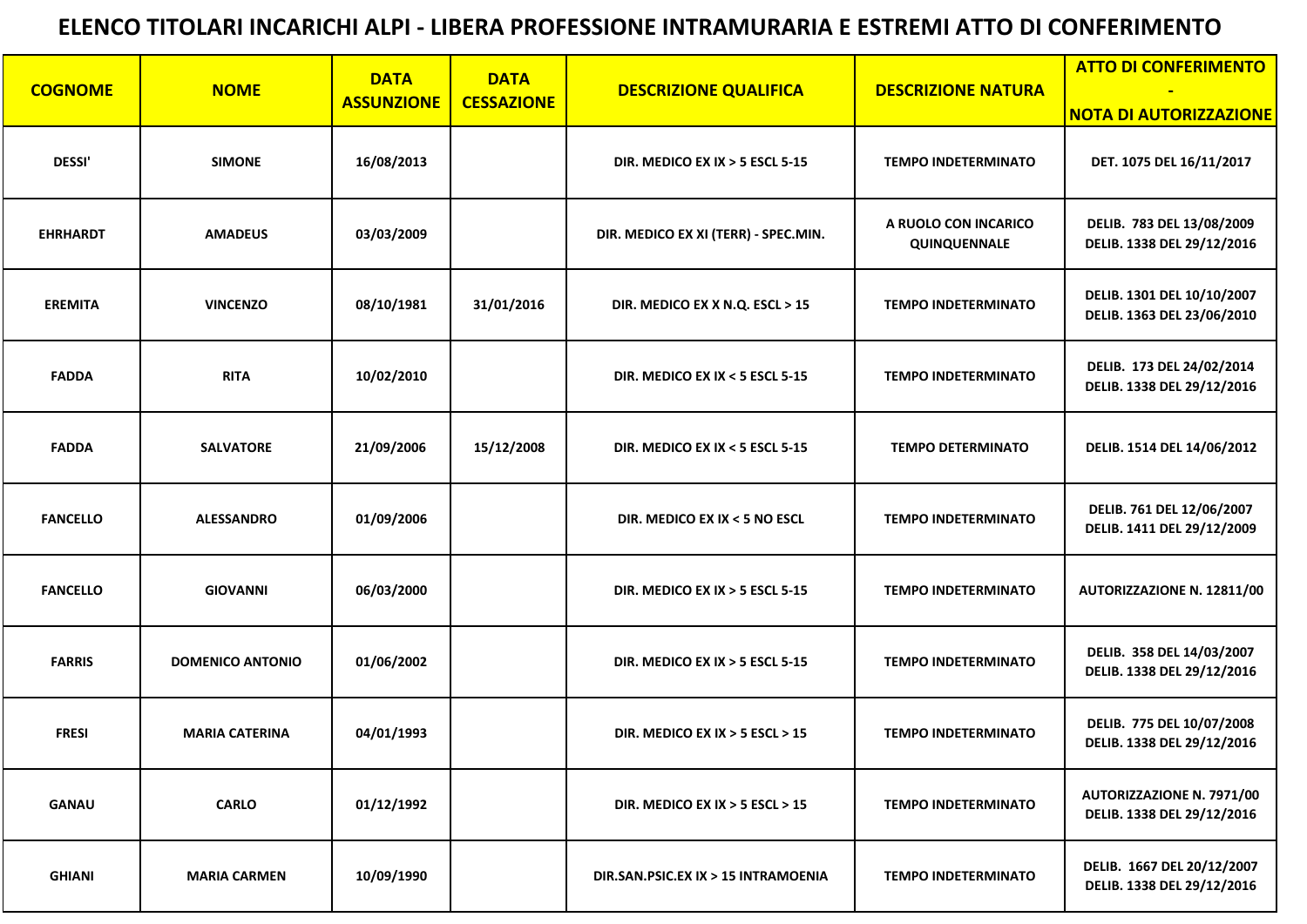|                  |                       | <b>DATA</b>       | <b>DATA</b>       |                                        |                            | <b>ATTO DI CONFERIMENTO</b>                                                           |
|------------------|-----------------------|-------------------|-------------------|----------------------------------------|----------------------------|---------------------------------------------------------------------------------------|
| <b>COGNOME</b>   | <b>NOME</b>           | <b>ASSUNZIONE</b> | <b>CESSAZIONE</b> | <b>DESCRIZIONE QUALIFICA</b>           | <b>DESCRIZIONE NATURA</b>  | <b>NOTA DI AUTORIZZAZIONE</b>                                                         |
| <b>GRASSO</b>    | <b>VALENTINA</b>      | 15/02/2011        | 14/10/2014        | DIRIG. PSICOLOGO EX IX < 5 ESCL < 5 AA | <b>TEMPO DETERMINATO</b>   | DELIB. 1338 DEL 29/12/2016                                                            |
| <b>GRASSO</b>    | <b>VALENTINA</b>      | 10/11/2014        | 09/11/2016        | DIRIG. PSICOLOGO EX IX < 5 ESCL < 5    | <b>TEMPO DETERMINATO</b>   | DELIB. 395 DEL 08/04/2015<br>DELIB. 1338 DEL 29/12/2016                               |
| <b>GUAGNOZZI</b> | <b>GIULIANA</b>       | 01/03/2010        |                   | DIR. MEDICO EX IX $>$ 5 ESCL 5-15      | <b>TEMPO INDETERMINATO</b> | DELIB. 363 DEL 24/02/2011<br>DELIB. 1338 DEL 29/12/2016                               |
| <b>GULINO</b>    | <b>MARIO CARMELO</b>  | 13/10/1977        |                   | DIR. MEDICO EX X N.Q. ESCL > 15        | <b>TEMPO INDETERMINATO</b> | DELIB. 694 DEL 26/03/2012<br>DELIB. 1338 DEL 29/12/2016                               |
| <b>IRA</b>       | <b>MASSIMILIANO</b>   | 02/11/2008        |                   | DIR. MEDICO EX IX < 5 NO ESCL          | <b>TEMPO INDETERMINATO</b> | DELIB. 1361 DEL 23/06/2010                                                            |
| <b>ISONI</b>     | <b>SERENA</b>         | 17/07/2012        | 05/09/2017        | DIR. MEDICO EX IX < 5 ESCL < 5         | <b>SUPPLENTE</b>           | DELIB. 1326 DEL 29/12/2016                                                            |
| LAI              | <b>BACHISIO</b>       | 16/10/2010        | 31/10/2015        | DIR. MEDICO EX IX < 5 ESCL < 5         | <b>TEMPO INDETERMINATO</b> | DELIB. 86 DEL 19/01/2012                                                              |
| LAI              | <b>MARIA CHIARA</b>   | 09/09/2010        |                   | DIR. MEDICO EX IX < 5 ESCL < 5         | <b>TEMPO INDETERMINATO</b> | DELIB. 80 DEL 19/01/2012<br>DELIB. 1338 DEL 29/12/2016                                |
| <b>LEDDA</b>     | <b>GIOVANNA LUCIA</b> | 06/08/1981        |                   | DIR. MEDICO EX X N.Q. ESCL > 15        | <b>TEMPO INDETERMINATO</b> | <b>DELIB. 311 DEL 2005</b><br>DELIB. 461 DEL 14/02/2013<br>DELIB. 1338 DEL 29/12/2016 |
| <b>LEPORI</b>    | <b>GIANMARIO</b>      | 31/05/2007        |                   | DIR. MED. EX IX > 5 INTR. > $1/1/05$   | <b>TEMPO INDETERMINATO</b> | DELIB. 1000 DEL 18/08/2014<br>DELIB. 1338 DEL 29/12/2016                              |
| <b>MANCONI</b>   | <b>ALBERTO</b>        | 06/02/2008        |                   | DIR. MEDICO EX IX $>$ 5 ESCL 5-15      | <b>TEMPO INDETERMINATO</b> | DET. 1629 DEL 18/12/2017                                                              |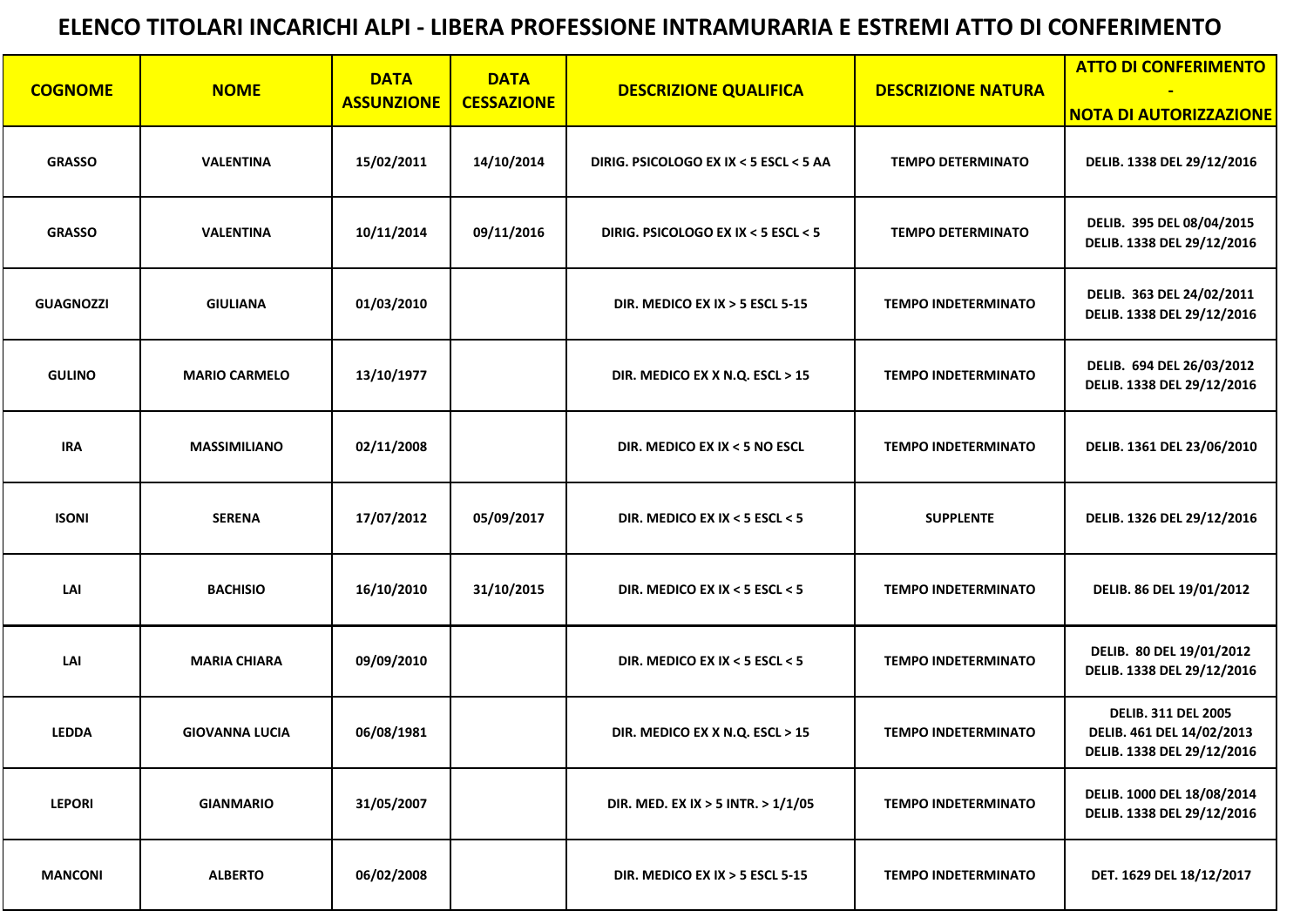|                  | <b>DATA</b><br><b>DATA</b> |                   | <b>ATTO DI CONFERIMENTO</b> |                                     |                            |                                                                                                                  |
|------------------|----------------------------|-------------------|-----------------------------|-------------------------------------|----------------------------|------------------------------------------------------------------------------------------------------------------|
| <b>COGNOME</b>   | <b>NOME</b>                | <b>ASSUNZIONE</b> | <b>CESSAZIONE</b>           | <b>DESCRIZIONE QUALIFICA</b>        | <b>DESCRIZIONE NATURA</b>  | <b>NOTA DI AUTORIZZAZIONE</b>                                                                                    |
| <b>MANCONI</b>   | <b>ANTONIA ANNA</b>        | 02/09/1981        | 08/05/2016                  | DIR. MEDICO EX IX $>$ 5 ESCL $>$ 15 | <b>TEMPO INDETERMINATO</b> | <b>AUTORIZZAZIONE N. 586/03</b>                                                                                  |
| <b>MANDRAS</b>   | <b>MARIA GRAZIA</b>        | 09/02/1998        |                             | DIR. MEDICO EX IX $>$ 5 ESCL 5-15   | <b>TEMPO INDETERMINATO</b> | DELIB. 1335 DEL 19/10/2007<br>DELIB. 548 DEL 20/05/2015<br>DELIB. 1338 DEL 29/12/2016                            |
| <b>MANZONI</b>   | <b>GIUSEPPE</b>            | 01/03/2006        | 15/12/2014                  | DIR. MEDICO EX IX $>$ 5 ESCL 5-15   | <b>TEMPO INDETERMINATO</b> | DELIB. 64 DEL 23/01/2009                                                                                         |
| <b>MARONGIU</b>  | <b>GUIDO</b>               | 01/11/2016        |                             | DIR. MEDICO EX IX > 5 ESCL 5-15     | <b>TEMPO INDETERMINATO</b> | DET. 1628 DEL 18/12/2017                                                                                         |
| <b>MAROTTO</b>   | <b>DANIELA</b>             | 04/02/2009        |                             | DIR. MEDICO EX IX < 5 ESCL < 5      | <b>TEMPO INDETERMINATO</b> | DELIB. 3112 DEL 22/12/2011                                                                                       |
| <b>MASOCH</b>    | <b>WALTER</b>              | 16/11/1980        |                             | DIR. MEDICO EX XI (MED) - SPEC.MIN. | <b>TEMPO INDETERMINATO</b> | <b>AUTORIZZAZIONE N. 10592/00</b><br>DELIB. 1338 DEL 29/12/2016                                                  |
| <b>MAURIC</b>    | <b>ANDREA</b>              | 24/01/1994        |                             | DIR. MEDICO EX X N.Q. ESCL > 15     | <b>TEMPO INDETERMINATO</b> | <b>AUTORIZZAZIONE N. 300/03</b><br>DELIB. 1338 DEL 29/12/2016                                                    |
| <b>MELA</b>      | <b>GIUSEPPINO</b>          | 23/03/1992        |                             | DIR. MEDICO EX XI (CHIR)            | <b>TEMPO INDETERMINATO</b> | DELIB. 1375 DEL 20/11/2014<br>DELIB. 1338 DEL 29/12/2016                                                         |
| <b>MURA</b>      | <b>GIUSEPPE</b>            | 01/02/1994        |                             | DIR. MEDICO EX IX $>$ 5 ESCL $>$ 15 | <b>TEMPO INDETERMINATO</b> | <b>AUTORIZZAZIONE N. 16709/01</b><br>DELIB. 695 DEL 26/03/2012<br>DELIB. 1338 DEL 29/12/2016                     |
| <b>MUREDDU</b>   | <b>MARTINA MARIA</b>       | 14/10/1993        |                             | DIR. MEDICO EX IX $>$ 5 ESCL $>$ 15 | <b>TEMPO INDETERMINATO</b> | DELIB. 1351 DEL 22/11/2006                                                                                       |
| <b>NOWBAHARI</b> | <b>SAJJAD</b>              | 01/09/2000        |                             | DIR. MEDICO EX IX $>$ 5 ESCL 5-15   | <b>TEMPO INDETERMINATO</b> | DELIB. 68 DEL 22/01/2003<br>DELIB. 358 DEL 02/04/2014<br>DELIB. 1375 DEL 20/11/2014<br>DELIR 1338 DEL 29/12/2016 |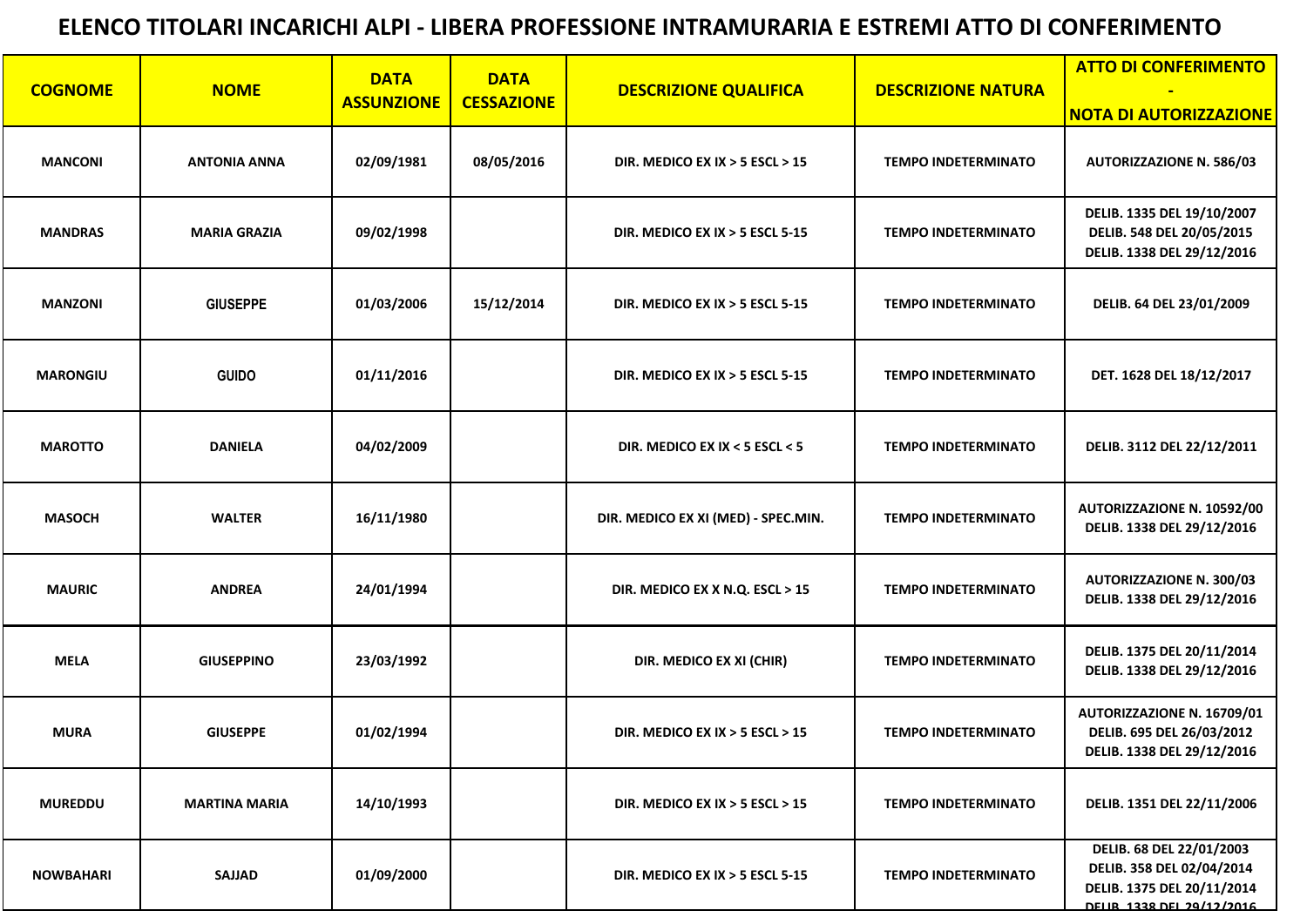|                 |                           | <b>DATA</b>       | <b>DATA</b>       |                                        |                            | <b>ATTO DI CONFERIMENTO</b>                                                                                         |
|-----------------|---------------------------|-------------------|-------------------|----------------------------------------|----------------------------|---------------------------------------------------------------------------------------------------------------------|
| <b>COGNOME</b>  | <b>NOME</b>               | <b>ASSUNZIONE</b> | <b>CESSAZIONE</b> | <b>DESCRIZIONE QUALIFICA</b>           | <b>DESCRIZIONE NATURA</b>  | <b>NOTA DI AUTORIZZAZIONE</b>                                                                                       |
| <b>OGANA</b>    | <b>GRAZIELLA</b>          | 01/06/2004        |                   | DIR. MEDICO EX IX $>$ 5 ESCL 5-15      | <b>TEMPO INDETERMINATO</b> | DELIB. 1335 DEL 29/12/2016                                                                                          |
| <b>OGGIANO</b>  | <b>SALVATORE LIONELLO</b> | 01/10/1977        | 31/12/2015        | DIR. MEDICO EX X N.Q. ESCL > 15        | <b>TEMPO INDETERMINATO</b> | DELIB. 84 DEL 19/01/2012                                                                                            |
| <b>OLIVERIO</b> | <b>MARCELLA ROSARIA</b>   | 11/09/2015        |                   | DIR. MEDICO EX IX < 5 ESCL < 5         | <b>TEMPO INDETERMINATO</b> | DELIB. 1333 DEL 29/12/2016                                                                                          |
| <b>PALA</b>     | <b>FRANCO</b>             | 28/12/1998        |                   | DIR. MEDICO EX XI (CHIR)               | <b>TEMPO INDETERMINATO</b> |                                                                                                                     |
| <b>PASCUCCI</b> | <b>LILIANA</b>            | 18/05/1981        |                   | DIR. MEDICO EX X N.Q. ESCL > 15        | <b>TEMPO INDETERMINATO</b> | <b>AUTORIZZAZIONE N. 14579/00</b>                                                                                   |
| <b>PEPPI</b>    | <b>GIANGAVINO</b>         | 16/01/2010        |                   | DIR. MEDICO EX IX < 5 ESCL 5-15        | <b>TEMPO INDETERMINATO</b> | DELIB. 1513 DEL 14/06/2012<br>DELIB. 2959 DEL 11/12/2013<br>DELIB. 1131 DEL 25/09/2014<br>DELIR 1338 DEL 29/12/2016 |
| <b>PES</b>      | <b>ROSA ANNA MARIA</b>    | 01/10/2010        | 30/09/2020        | DIR. MEDICO EX XI (MED) - SPEC.MIN.    | <b>TEMPO INDETERMINATO</b> | DELIB. 2587 DEL 15/12/2010<br>DELIB. 1338 DEL 29/12/2016                                                            |
| <b>PETTINAU</b> | <b>DANIELA</b>            | 13/07/2010        | 12/09/2014        | DIRIG. PSICOLOGO EX IX < 5 ESCL < 5 AA | <b>TEMPO DETERMINATO</b>   | DELIB. 79 DEL 19/01/2012                                                                                            |
| <b>PETTINAU</b> | <b>DANIELA</b>            | 17/09/2014        | 20/11/2014        | DIRIG. PSICOLOGO EX IX < 5 ESCL < 5    | <b>TEMPO DETERMINATO</b>   |                                                                                                                     |
| <b>PIANEZZI</b> | <b>MAURO GIOVANNI</b>     | 18/12/1997        |                   | DIR. MEDICO EX IX $>$ 5 ESCL 5-15      | <b>TEMPO INDETERMINATO</b> | <b>AUTORIZZAZIONE N. 138/03</b>                                                                                     |
| <b>PILERI</b>   | <b>PIETRINA</b>           | 14/02/1990        |                   | DIR. MEDICO EX X N.Q. ESCL > 15        | <b>TEMPO INDETERMINATO</b> | DELIB. 616 DEL 04/06/2014<br>DELIB. 1243 DEL 23/10/2014<br>DELIB. 1338 DEL 29/12/2016                               |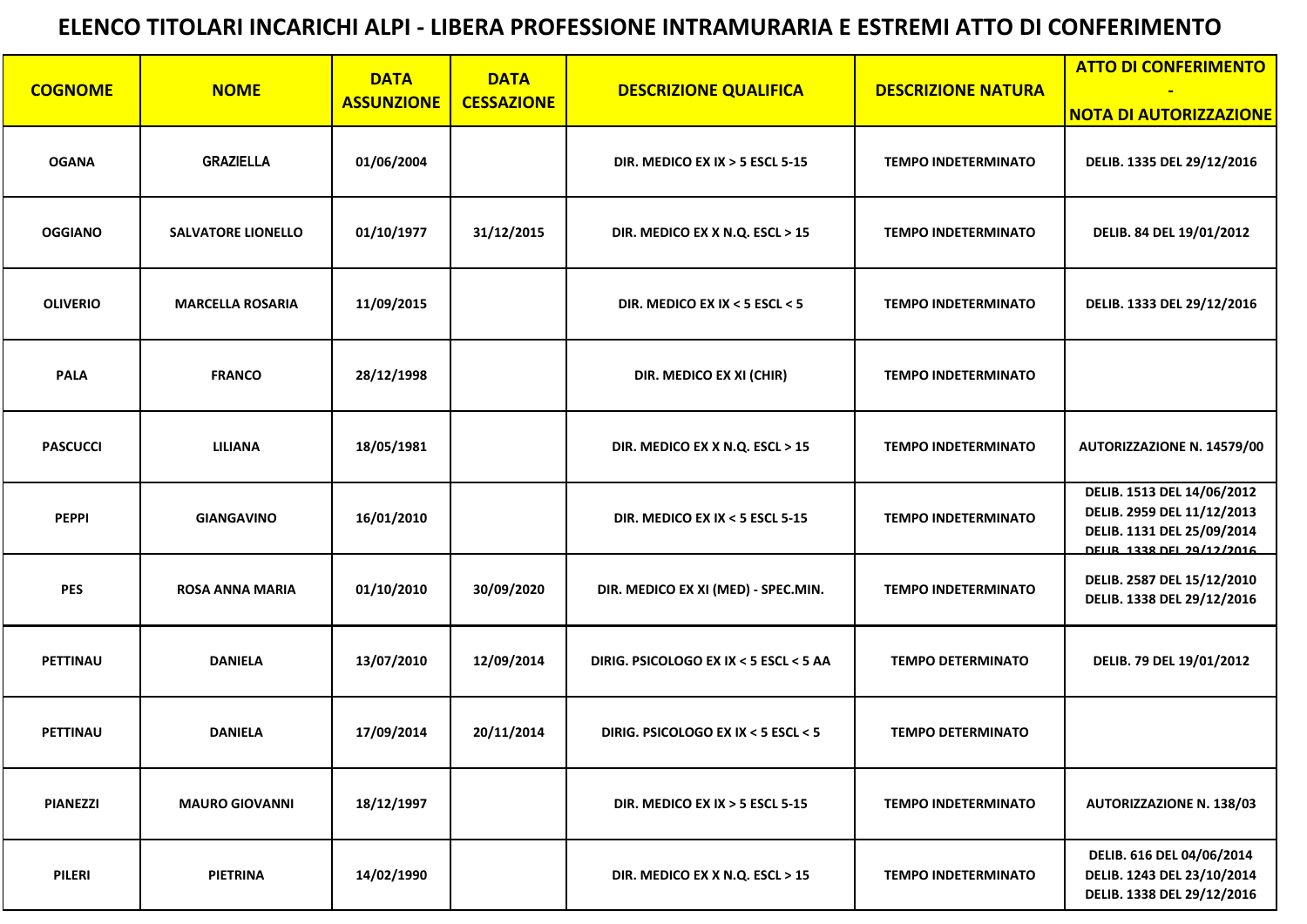|                 |                         | <b>DATA</b>       | <b>DATA</b>       |                                      |                            | <b>ATTO DI CONFERIMENTO</b>                                                                   |
|-----------------|-------------------------|-------------------|-------------------|--------------------------------------|----------------------------|-----------------------------------------------------------------------------------------------|
| <b>COGNOME</b>  | <b>NOME</b>             | <b>ASSUNZIONE</b> | <b>CESSAZIONE</b> | <b>DESCRIZIONE QUALIFICA</b>         | <b>DESCRIZIONE NATURA</b>  | <b>NOTA DI AUTORIZZAZIONE</b>                                                                 |
| <b>PINTUS</b>   | <b>ANTONIO</b>          | 19/12/1988        |                   | DIR. MEDICO EX IX $>$ 5 ESCL $>$ 15  | <b>TEMPO INDETERMINATO</b> | <b>DELIB. 1349 DEL 2006</b><br>DELIB. 1512 DEL 14/06/2012<br>DELIB. 1338 DEL 29/12/2016       |
| <b>PIRA</b>     | <b>NATALINA RITA</b>    | 07/01/1992        |                   | DIR. MEDICO EX IX $>$ 5 ESCL $>$ 15  | <b>TEMPO INDETERMINATO</b> | <b>AUTORIZZAZIONE N. 10595/00</b><br>DELIB. 1412 DEL 29/12/2009<br>DELIB. 1338 DEL 29/12/2016 |
| <b>PRESENTI</b> | <b>LUIGI</b>            | 01/06/2006        |                   | DIR. MEDICO EX XI (CHIR) - SPEC.MIN. | <b>TEMPO INDETERMINATO</b> | <b>AUTORIZZAZIONE N. 1352/06</b>                                                              |
| <b>PRUNEDDU</b> | <b>ANTONELLA</b>        | 12/11/2011        | 09/07/2012        | DIR. MEDICO EX IX $>$ 5 ESCL $>$ 15  | <b>TEMPO DETERMINATO</b>   | DELIB. 78 DEL 19/01/2012                                                                      |
| <b>PUTZU</b>    | <b>ROBERTO</b>          | 11/01/2000        |                   | DIR. MEDICO EX IX $>$ 5 ESCL $>$ 15  | <b>TEMPO INDETERMINATO</b> | DELIB. 1330 DEL 29/12/2016                                                                    |
| <b>RAGAGLIA</b> | <b>ROSALIA</b>          | 19/07/1993        |                   | DIR. MEDICO EX X N.Q. ESCL > 15      | <b>TEMPO INDETERMINATO</b> | DELIB. 2388 DEL 15/12/2010<br>DELIB. 1338 DEL 29/12/2016                                      |
| <b>RETANDA</b>  | <b>LUIGINA</b>          | 01/09/2003        |                   | DIR. MEDICO EX IX $>$ 5 ESCL 5-15    | <b>TEMPO INDETERMINATO</b> | DELIB. 78 DEL 18/01/2011<br>DELIB. 1338 DEL 29/12/2016                                        |
| <b>RUBATTU</b>  | <b>ANTONIO</b>          | 01/11/2004        |                   | DIR. MED. AREA CHIR. NO ESCL. SC.    | <b>TEMPO INDETERMINATO</b> | DELIB. 113 DEL 13/02/2014<br>DELIB. 760 DEL 12/06/2007                                        |
| <b>RUSSINO</b>  | <b>ASSUNTA MARIA</b>    | 02/03/1992        |                   | DIR.SAN.PSIC.EX IX > 15 INTRAMOENIA  | <b>TEMPO INDETERMINATO</b> | DELIB. 526 DEL 04/05/2004<br>DELIB. 1338 DEL 29/12/2016                                       |
| <b>SABATINI</b> | <b>SARA</b>             | 15/02/2010        |                   | DIR. MEDICO EX IX < 5 ESCL 5-15      | <b>TEMPO INDETERMINATO</b> | DELIB. 1337 DEL 29/12/2016                                                                    |
| <b>SANNA</b>    | <b>MARIA ANTONIETTA</b> | 10/01/2000        |                   | DIR. MEDICO EX IX > 5 ESCL 5-15      | <b>TEMPO INDETERMINATO</b> | DELIB. 762 DEL 12/06/2007<br>DELIB. 2106 DEL 17/07/2013<br>DELIB. 1338 DEL 29/12/2016         |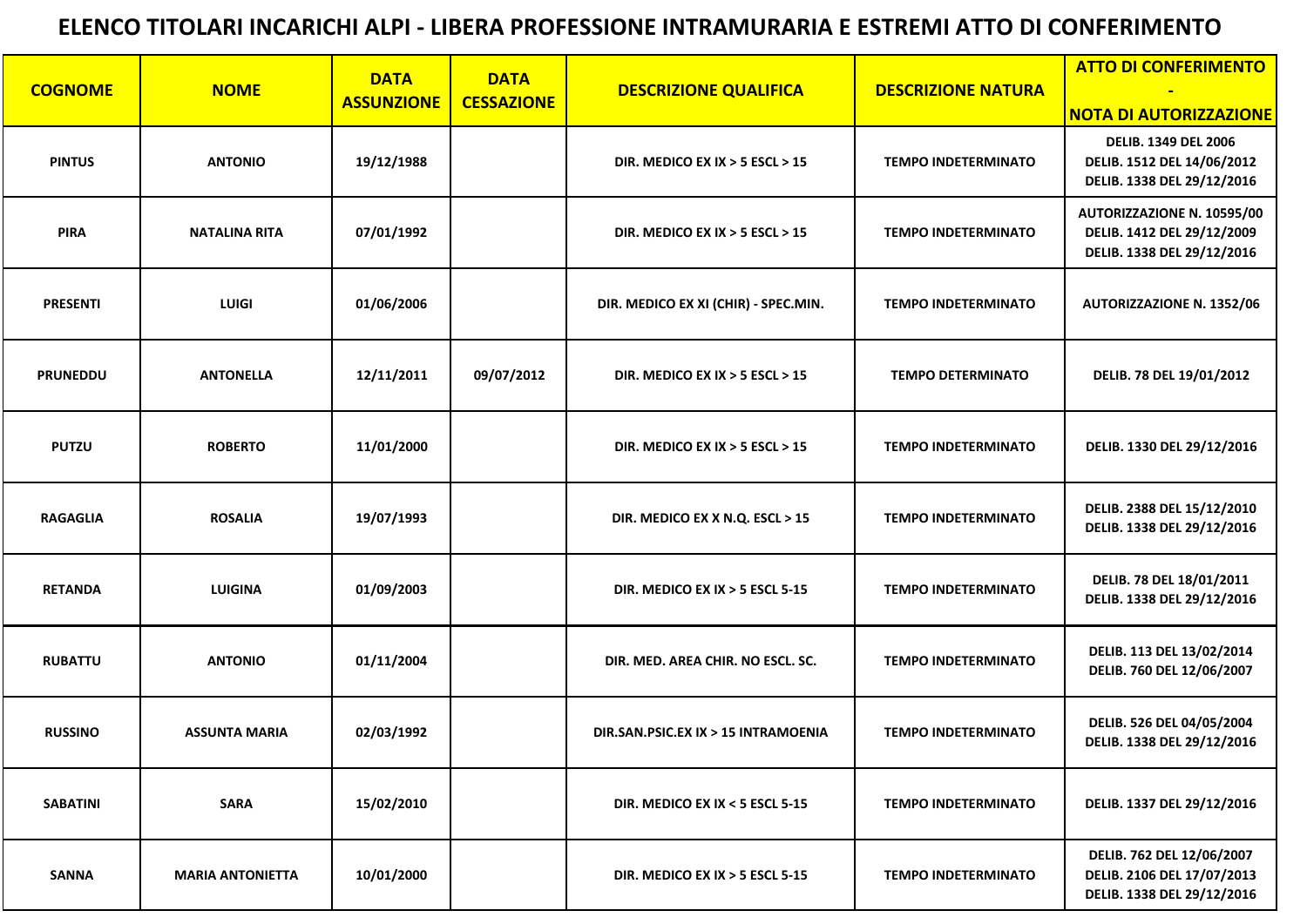| <b>COGNOME</b>     | <b>NOME</b>             | <b>DATA</b>       | <b>DATA</b>       | <b>DESCRIZIONE QUALIFICA</b>        | <b>DESCRIZIONE NATURA</b>  | <b>ATTO DI CONFERIMENTO</b>                                                            |
|--------------------|-------------------------|-------------------|-------------------|-------------------------------------|----------------------------|----------------------------------------------------------------------------------------|
|                    |                         | <b>ASSUNZIONE</b> | <b>CESSAZIONE</b> |                                     |                            | <b>NOTA DI AUTORIZZAZIONE</b>                                                          |
| <b>SANNA</b>       | <b>MICHELANGELA</b>     | 01/09/2002        |                   | DIR. MEDICO EX IX $>$ 5 ESCL 5-15   | <b>TEMPO INDETERMINATO</b> | DELIB. 1215 DEL 04/11/2008<br>DELIB. 1258 DEL 11/11/2008<br>DELIB. 1338 DEL 29/12/2016 |
| <b>SANNA</b>       | <b>STEFANIA DANIELA</b> | 05/09/2012        | 04/09/2014        | DIR.MED EX IX < 5 ESCL < 5          | <b>TEMPO DETERMINATO</b>   | DELIB. 563 DEL 04/03/2013                                                              |
| <b>SANNA</b>       | <b>STEFANIA DANIELA</b> | 05/09/2014        | 04/09/2015        | DIR. MEDICO EX IX < 5 ESCL < 5      | <b>TEMPO DETERMINATO</b>   | DELIB. 563 DEL 04/03/2013                                                              |
| <b>SANNA</b>       | <b>STEFANIA DANIELA</b> | 05/09/2015        |                   | DIR. MEDICO EX IX < 5 ESCL < 5      | <b>TEMPO INDETERMINATO</b> | DELIB. 563 DEL 04/03/2013                                                              |
| <b>SARI</b>        | <b>GUIDO</b>            | 12/08/2013        | 31/10/2014        | DIR.MED EX IX < 5 ESCL < 5          | <b>TEMPO DETERMINATO</b>   | DELIB. 112 DEL 13/02/2014<br>DELIB. 1338 DEL 29/12/2016                                |
| <b>SARI</b>        | <b>GUIDO</b>            | 01/11/2014        |                   | DIR. MEDICO EX IX < 5 ESCL < 5      | <b>TEMPO INDETERMINATO</b> | DELIB. 112 DEL 13/02/2014<br>DELIB. 1338 DEL 29/12/2016                                |
| <b>SBERNARDORI</b> | <b>FRANCESCO</b>        | 05/08/2000        |                   | DIR. MEDICO EX IX $>$ 5 ESCL 5-15   | <b>TEMPO INDETERMINATO</b> | <b>AUTORIZZAZIONE N. 1025/05</b><br>DELIB. 1338 DEL 29/12/2016                         |
| <b>SIMONE</b>      | <b>GIUSEPPE</b>         | 06/07/1993        |                   | DIR. MEDICO EX IX $>$ 5 ESCL $>$ 15 | <b>TEMPO INDETERMINATO</b> | DELIB. 1263 DEL 19/12/2005                                                             |
| <b>SPADA</b>       | <b>STEFANIA</b>         | 15/01/2009        | 10/05/2015        | DIR. MEDICO EX IX < 5 ESCL < 5      | <b>TEMPO INDETERMINATO</b> | DELIB. 1142 DEL 25/09/2014<br>DELIB. 1338 DEL 29/12/2016                               |
| <b>SPADA</b>       | <b>STEFANIA</b>         | 11/05/2015        | 10/11/2015        | DIR. MEDICO EX IX $>$ 5 ESCL 5-15   | <b>TEMPO DETERMINATO</b>   | DELIB. 1142 DEL 25/09/2014<br>DELIB. 1338 DEL 29/12/2016                               |
| <b>SPADA</b>       | <b>STEFANIA</b>         | 11/11/2015        |                   | DIR. MEDICO EX IX $>$ 5 ESCL 5-15   | <b>TEMPO INDETERMINATO</b> | DELIB. 1142 DEL 25/09/2014<br>DELIB. 1338 DEL 29/12/2016                               |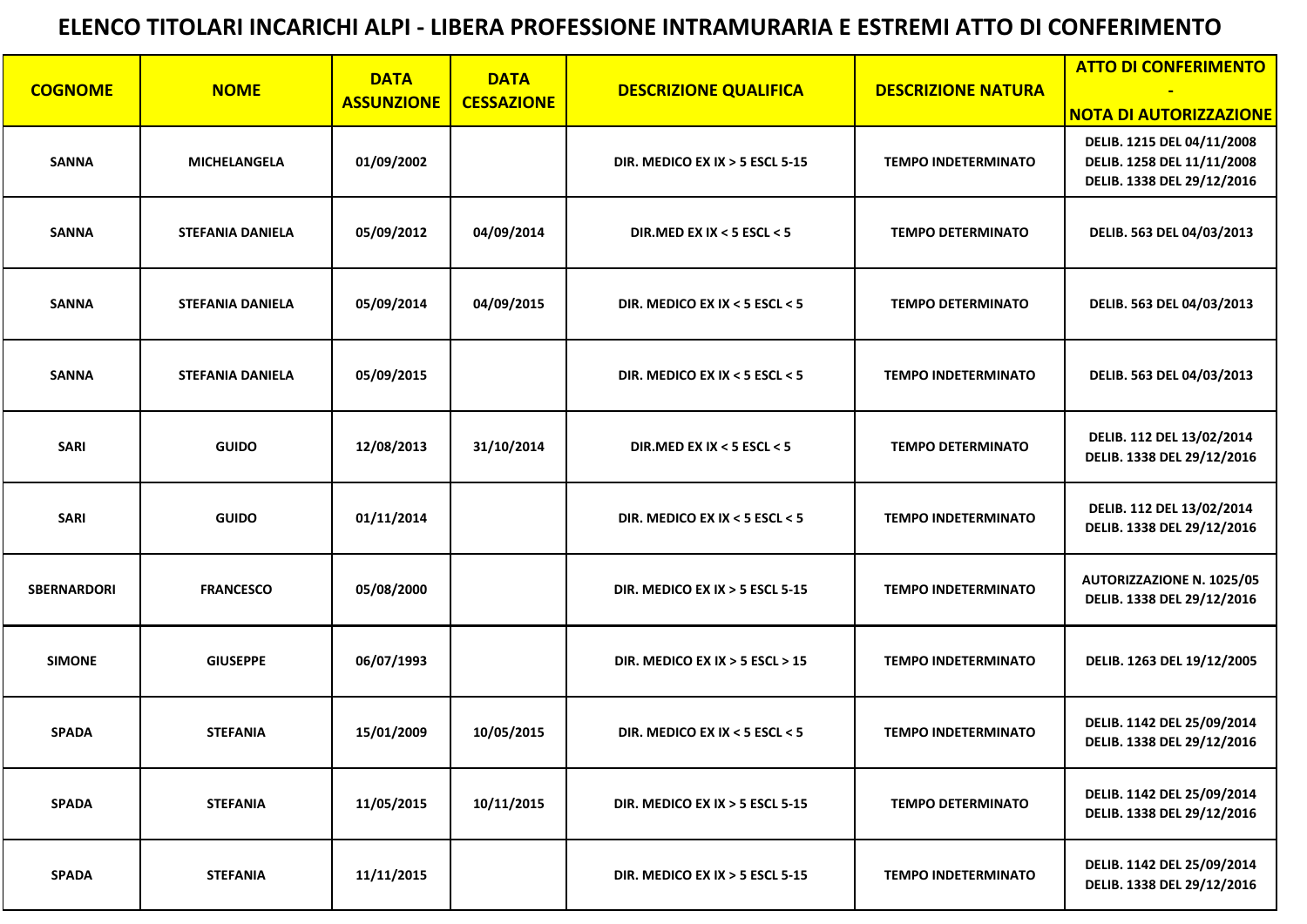| <b>COGNOME</b>   | <b>NOME</b>            | <b>DATA</b>       | <b>DATA</b>       | <b>DESCRIZIONE QUALIFICA</b>         | <b>DESCRIZIONE NATURA</b>  | <b>ATTO DI CONFERIMENTO</b>                                                                                         |
|------------------|------------------------|-------------------|-------------------|--------------------------------------|----------------------------|---------------------------------------------------------------------------------------------------------------------|
|                  |                        | <b>ASSUNZIONE</b> | <b>CESSAZIONE</b> |                                      |                            | <b>NOTA DI AUTORIZZAZIONE</b>                                                                                       |
| <b>SPANO</b>     | <b>SALVATORE</b>       | 20/06/2006        | 30/09/2014        | DIR. MED. EX IX > 5 INTR. > $1/1/05$ | <b>TEMPO INDETERMINATO</b> | DELIB. 776 DEL 10/07/2008<br>DELIB. 1338 DEL 29/12/2016                                                             |
| <b>TAMPONI</b>   | <b>ELIO</b>            | 24/10/1992        |                   | DIR. MEDICO EX IX $>$ 5 ESCL $>$ 15  | <b>TEMPO INDETERMINATO</b> | DELIB. 3418 DEL 05/12/2012                                                                                          |
| <b>TARANTINO</b> | <b>FABIO</b>           | 01/01/2008        |                   | DIR. MEDICO EX IX $>$ 5 ESCL 5-15    | <b>TEMPO INDETERMINATO</b> | DELIB. 1217 DEL 04/11/2008<br>DELIB. 2971 DEL 11/12/2013<br>DELIB. 1375 DEL 20/11/2014<br>DELIR 1338 DEL 29/12/2016 |
| <b>TIANA</b>     | <b>GIOVANNI PIETRO</b> | 19/03/1998        |                   | DIR. MEDICO EX IX $>$ 5 ESCL 5-15    | <b>TEMPO INDETERMINATO</b> | DELIB. 773 DEL 10/07/2008<br>DELIB. 1338 DEL 29/12/2016                                                             |
| <b>TIDU</b>      | <b>LUIGI</b>           | 29/01/2010        | 18/05/2013        | DIR.MED EX IX < 5 ESCL < 5           | <b>TEMPO DETERMINATO</b>   | <b>DELIB. 81 DEL 19/01/2012</b><br>DELIB. 1338 DEL 29/12/2016                                                       |
| <b>TIDU</b>      | <b>LUIGI</b>           | 19/05/2013        | 18/11/2013        | DIR.MED EX IX < 5 ESCL < 5           | <b>TEMPO DETERMINATO</b>   | <b>DELIB. 81 DEL 19/01/2012</b><br>DELIB. 1338 DEL 29/12/2016                                                       |
| <b>TIDU</b>      | <b>LUIGI</b>           | 19/11/2013        | 30/06/2015        | DIR. MEDICO EX IX < 5 ESCL < 5       | <b>TEMPO DETERMINATO</b>   | DELIB. 81 DEL 19/01/2012<br>DELIB. 1338 DEL 29/12/2016                                                              |
| <b>TIDU</b>      | <b>LUIGI</b>           | 01/07/2015        |                   | DIR. MEDICO EX IX < 5 ESCL < 5       | <b>TEMPO INDETERMINATO</b> | DELIB. 81 DEL 19/01/2012<br>DELIB. 1338 DEL 29/12/2016                                                              |
| <b>TODESCO</b>   | <b>MARIA PIERA</b>     | 24/11/2008        |                   | DIR. MED. EX IX > 5 INTR. > $1/1/05$ | <b>TEMPO INDETERMINATO</b> | DELIB. 807 DEL 13/08/2009                                                                                           |
| <b>TONOLO</b>    | <b>GIANCARLO</b>       | 06/02/2006        |                   | DIR. MEDICO EX XI (MED) - SPEC.MIN.  | <b>TEMPO INDETERMINATO</b> | DELIB. 167 DEL 20/07/2010<br>DELIB. 691 DEL 26/03/2012<br>DELIB. 1338 DEL 29/12/2016                                |
| <b>TRAMALONI</b> | <b>GIULIANO</b>        | 16/09/2011        |                   | DIR. MEDICO EX IX < 5 ESCL < 5       | <b>TEMPO INDETERMINATO</b> | DELIB. 170 DEL 24/02/2014<br>DELIB. 1338 DEL 29/12/2016                                                             |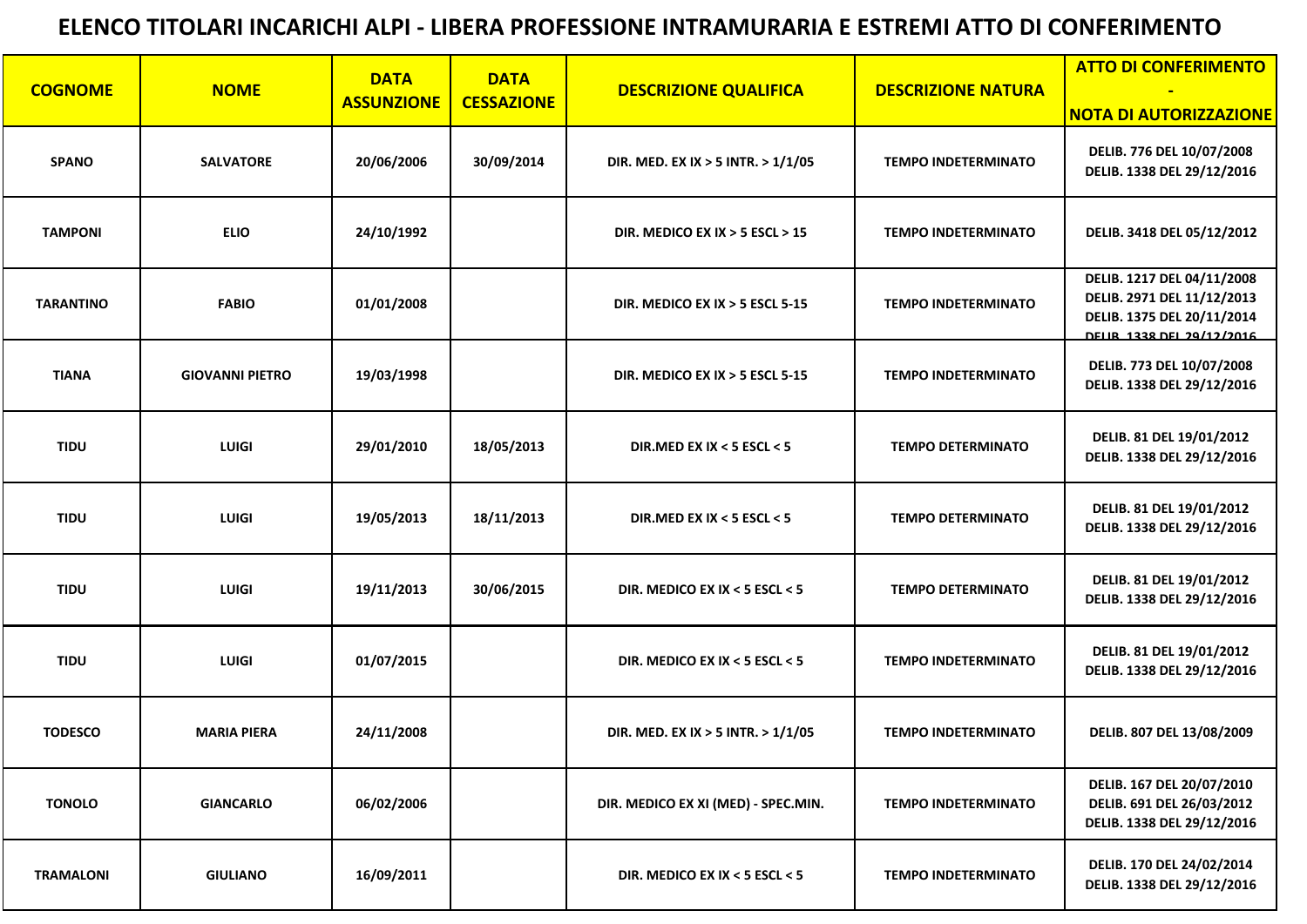|                |                          | <b>DATA</b>       | <b>DATA</b>       |                                   |                            | <b>ATTO DI CONFERIMENTO</b>                                                                |
|----------------|--------------------------|-------------------|-------------------|-----------------------------------|----------------------------|--------------------------------------------------------------------------------------------|
| <b>COGNOME</b> | <b>NOME</b>              | <b>ASSUNZIONE</b> | <b>CESSAZIONE</b> | <b>DESCRIZIONE QUALIFICA</b>      | <b>DESCRIZIONE NATURA</b>  | <b>NOTA DI AUTORIZZAZIONE</b>                                                              |
| <b>TURNU</b>   | <b>BATTISTA DOMENICO</b> | 18/03/1998        |                   | DIR. MEDICO EX IX $>$ 5 ESCL 5-15 | <b>TEMPO INDETERMINATO</b> | DELIB. 2996 DEL 05/11/2012                                                                 |
| <b>TUVERI</b>  | <b>NICOLINA</b>          | 06/04/1992        |                   | DIR. MEDICO EX X N.Q. ESCL 5-15   | <b>TEMPO INDETERMINATO</b> | DELIB. 391 DEL 07/04/2015<br>DELIB. 1338 DEL 29/12/2016                                    |
| <b>UDA</b>     | <b>FRANCESCO</b>         | 16/11/1998        |                   | DIR. MEDICO EX IX $>$ 5 ESCL 5-15 | <b>TEMPO INDETERMINATO</b> | DELIB. 77 DEL 19/01/2012<br>DELIB. 1338 DEL 29/12/2016                                     |
| <b>URAS</b>    | <b>LUISA</b>             | 23/07/2012        |                   | DIR. MEDICO EX IX $>$ 5 ESCL 5-15 | <b>TEMPO INDETERMINATO</b> | DELIB. 3309 DEL 08/12/2012<br>DELIB. 1338 DEL 29/12/2016                                   |
| <b>USAI</b>    | <b>ANGELA OTTAVIA</b>    | 21/01/2010        | 23/04/2014        | DIR.MED EX IX < 5 ESCL < 5        | <b>TEMPO DETERMINATO</b>   | DELIB. 564 DEL 04/03/2013                                                                  |
| <b>USAI</b>    | <b>ANGELA OTTAVIA</b>    | 24/04/2014        | 23/04/2015        | DIR. MEDICO EX IX < 5 ESCL < 5    | <b>TEMPO DETERMINATO</b>   | DELIB. 564 DEL 04/03/2013                                                                  |
| <b>USAI</b>    | <b>ANGELA OTTAVIA</b>    | 28/04/2015        | 27/03/2016        | DIR. MEDICO EX IX < 5 ESCL < 5    | <b>TEMPO DETERMINATO</b>   | DELIB. 564 DEL 04/03/2013                                                                  |
| <b>USAI</b>    | <b>ANGELA OTTAVIA</b>    | 28/03/2016        | 27/09/2016        | DIR. MEDICO EX IX < 5 ESCL < 5    | <b>TEMPO DETERMINATO</b>   | DELIB. 564 DEL 04/03/2013                                                                  |
| <b>USCIDDA</b> | <b>SEBASTIANO</b>        | 15/11/1993        |                   | DIR. MEDICO EX X N.Q. ESCL 5-15   | <b>TEMPO INDETERMINATO</b> | DELIB. 390 DEL 07/04/2015<br>DELIB. 960 DEL 07/08/2015                                     |
| <b>VARGIU</b>  | <b>ALFONSO GIUSEPPE</b>  | 01/05/1998        |                   | DIR. MEDICO EX X N.Q. ESCL > 15   | <b>TEMPO INDETERMINATO</b> | DELIB. 791 DEL 09/07/2014<br>DELIB. 1338 DEL 29/12/2016                                    |
| <b>VARGIU</b>  | <b>PAOLO FRANCESCO</b>   | 01/02/1994        |                   | DIR. MEDICO EX X N.Q. ESCL > 15   | <b>TEMPO INDETERMINATO</b> | <b>AUTORIZZAZIONE N. 9254/00</b><br>DELIB. 85 DEL 19/01/2012<br>DELIB. 1338 DEL 29/12/2016 |